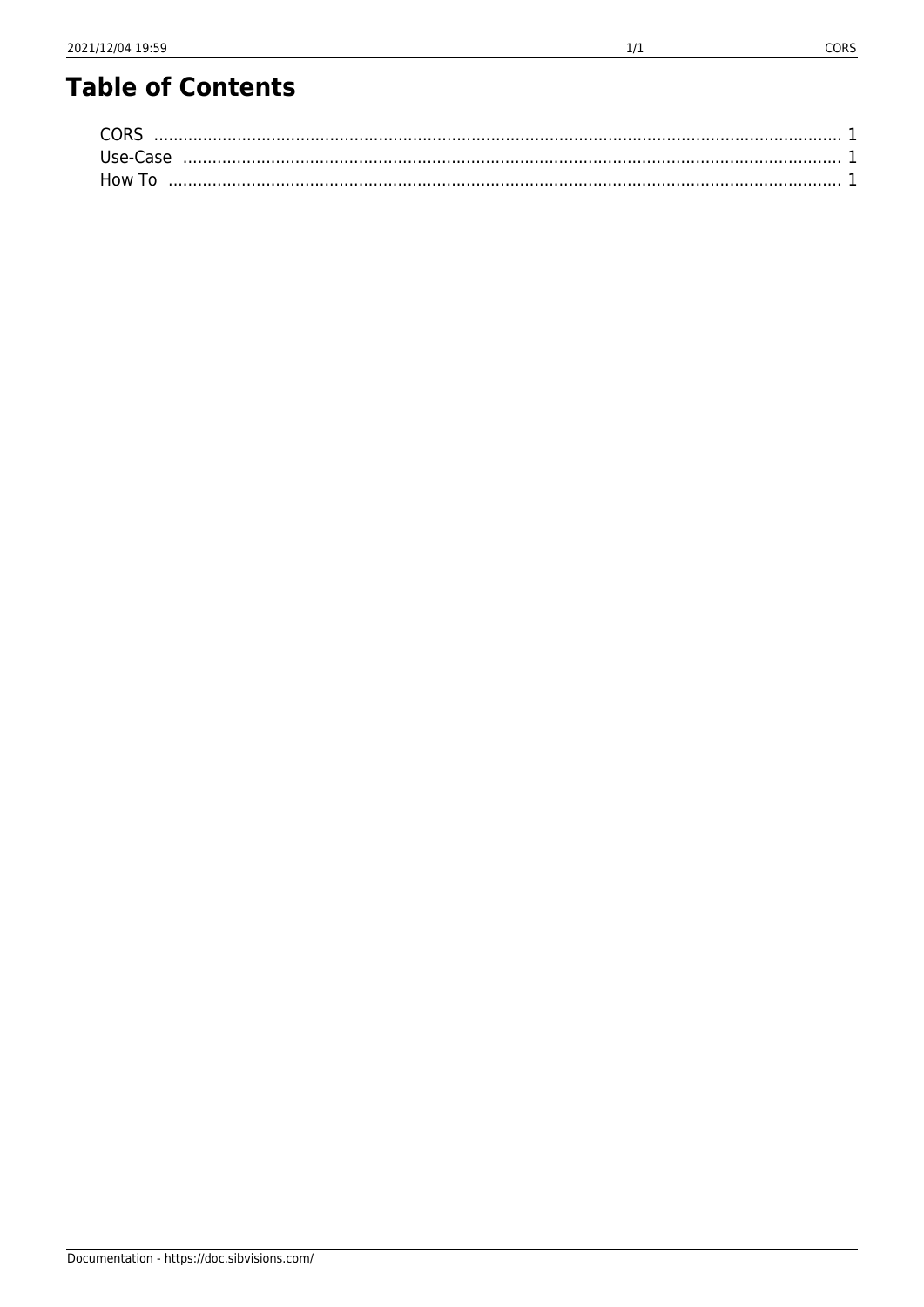### <span id="page-1-0"></span>**CORS**

All details about [cross-origin resource sharing.](http://en.wikipedia.org/wiki/Cross-origin_resource_sharing)

## <span id="page-1-1"></span>**Use-Case**

Embedding a Vaadin application in your CMS (e.g., Joomla, Typo3). The CMS runs in an hosted environment without Java application server (standard and cheap web hosting).

#### <span id="page-1-2"></span>**How To**

There's an excellent [blog post from Vaadin.](https://vaadin.com/blog/-/blogs/using-cors-with-vaadin) We have a ready-to-use solution added to our Vaadin UI.

It's really simple to use. Add the following parameter to your web.xml:

```
<init-param>
   <param-name>cors.origin</param-name>
   <param-value>http://www.hosteddomain.com</param-value>
</init-param>
<init-param>
   <param-name>pushmode</param-name>
   <param-value>automatic</param-value>
\le/init-param>
<async-supported>true</async-supported>
```
(be sure that async-support was enabled for all vaadin servlets/filters)

The cors.origin parameter can be a comma separated list.

Here's an example html file:

#### [example.html](https://doc.sibvisions.com/_export/code/vaadin/cors?codeblock=1)

```
<!DOCTYPE html>
<html>
   <head>
     <meta http-equiv="Content-Type" content="text/html; charset=utf-8"
/ <meta http-equiv="X-UA-Compatible" content="IE=11;chrome=1" />
     <link rel="shortcut icon" type="image/vnd.microsoft.icon"
            href="./VAADIN/themes/jvx/favicon.ico" />
     <link rel="icon" type="image/vnd.microsoft.icon"
            href="./VAADIN/themes/jvx/favicon.ico" />
     <title>Embedded Vaadin application</title>
```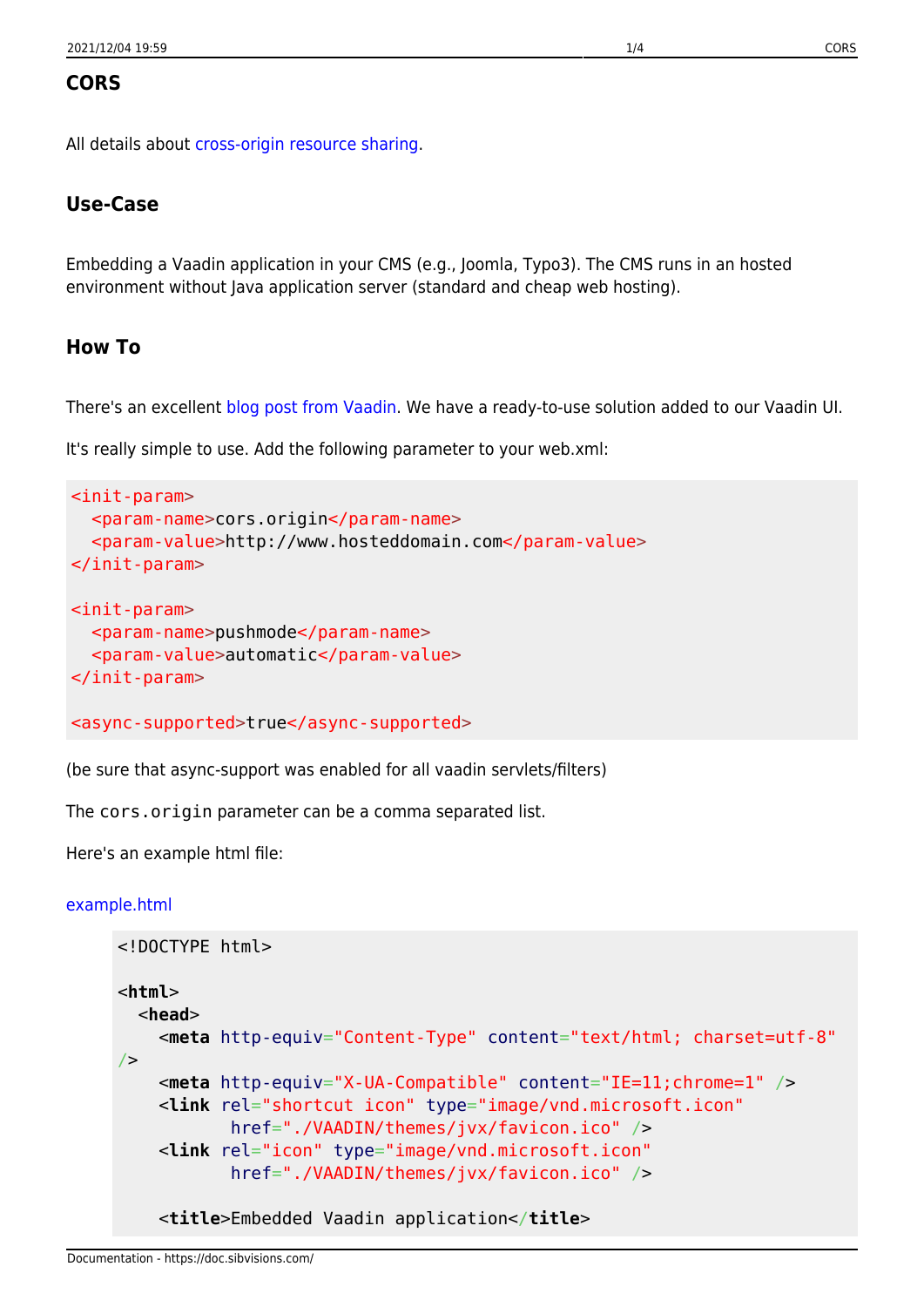```
 <script type="text/javascript"
src="./VAADIN/widgetsets/com.sibvisions.rad.ui.vaadin.ext.ui.Widgetset/
com.sibvisions.rad.ui.vaadin.ext.ui.Widgetset.nocache.js?05202015200542
"></script>
   </head>
   <body scroll="auto">
     <div id="content">
       <script type="text/javascript"
src="./VAADIN/vaadinPush.js?v=7.4.5"></script>
       <script type="text/javascript"
src="./VAADIN/vaadinBootstrap.js?v=7.4.5"></script>
       <div id="MyEmbeddedUI" class="v-app">
         <div class="v-app-loading"></div>
         <noscript>You have to enable javascript in your browser to use
an application
                   built with Vaadin.</noscript>
       </div>
       <script type="text/javascript">
       if (!window.vaadin)
       {
        alert("Failed to load the bootstrap javascript\&\#058;
                 ./VAADIN/vaadinBootstrap.js?v=7.4.5");
       }
       vaadin.initApplication("MyEmbeddedUI",
                               {"browserDetailsUrl": "ui/" + appname +
params,
                                "serviceUrl": "ui/",
                                "theme":"jvx",
                                "versionInfo":{"vaadinVersion":"7.4.5",
"atmosphereVersion":"2.2.4.vaadin5"},
"widgetset":"com.sibvisions.rad.ui.vaadin.ext.ui.Widgetset",
                                "comErrMsg":{"caption":"Communication
problem",
                                              "message":"Take note of any
unsaved data,
                                                         and <u>click
here</u> or press ESC to
                                                         continue.",
                                              "url":null},
                                "authErrMsg":{"caption":"Authentication
problem",
                                               "message":"Take note of any
unsaved data,
                                                         and <u>click
here</u> or press ESC to
```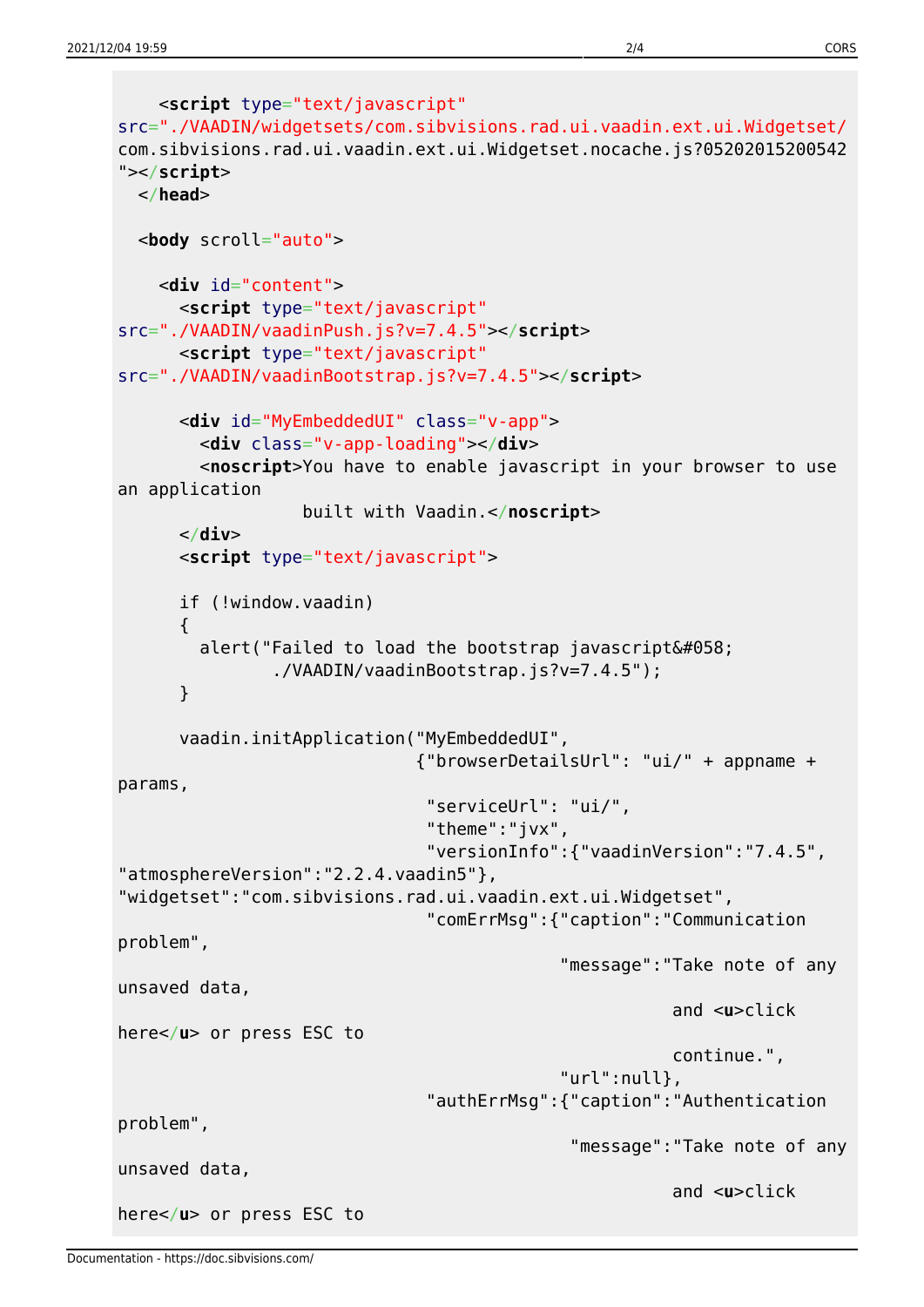```
 continue.",
                                                 "url":null},
                                  "sessExpMsg":{"caption":"Session
Expired",
                                                 "message":"Take note of any
unsaved data,
                                                            and <u>click
here</u> or press ESC key
                                                            to continue.",
                                                 "url":null},
                                  "vaadinDir":"./VAADIN/",
                                  "standalone":false,
                                  "debug":false,
                                  "heartbeatInterval":300,
                                  "comErrMsgDetails":true,
                                  "authErrMsgDetails":true,
                                  "sessExpMsgDetails":true});
       </script>
     </div>
   </body>
</html>
```
And the rest of our web.xml:

```
<servlet>
   <servlet-name>EmbeddedUI</servlet-name>
   <servlet-class>com.sibvisions.rad.ui.vaadin.server.VaadinServlet</servlet-
class>
  <init-param>
     <param-name>UI</param-name>
     <param-value>com.sibvisions.rad.ui.vaadin.impl.VaadinUI</param-value>
   </init-param>
   <init-param>
     <param-name>widgetset</param-name>
     <param-value>com.sibvisions.rad.ui.vaadin.ext.ui.Widgetset</param-value>
   </init-param>
  <init-param>
     <param-name>main</param-name>
     <param-value>com.sibvisions.apps.MyEmbeddedApplication</param-value>
   </init-param>
   <init-param>
     <param-name>Launcher.uifactory</param-name>
     <param-value>com.sibvisions.rad.ui.vaadin.impl.VaadinFactory</param-
value>
   </init-param>
   <init-param>
     <param-name>pushmode</param-name>
     <param-value>automatic</param-value>
   </init-param>
```